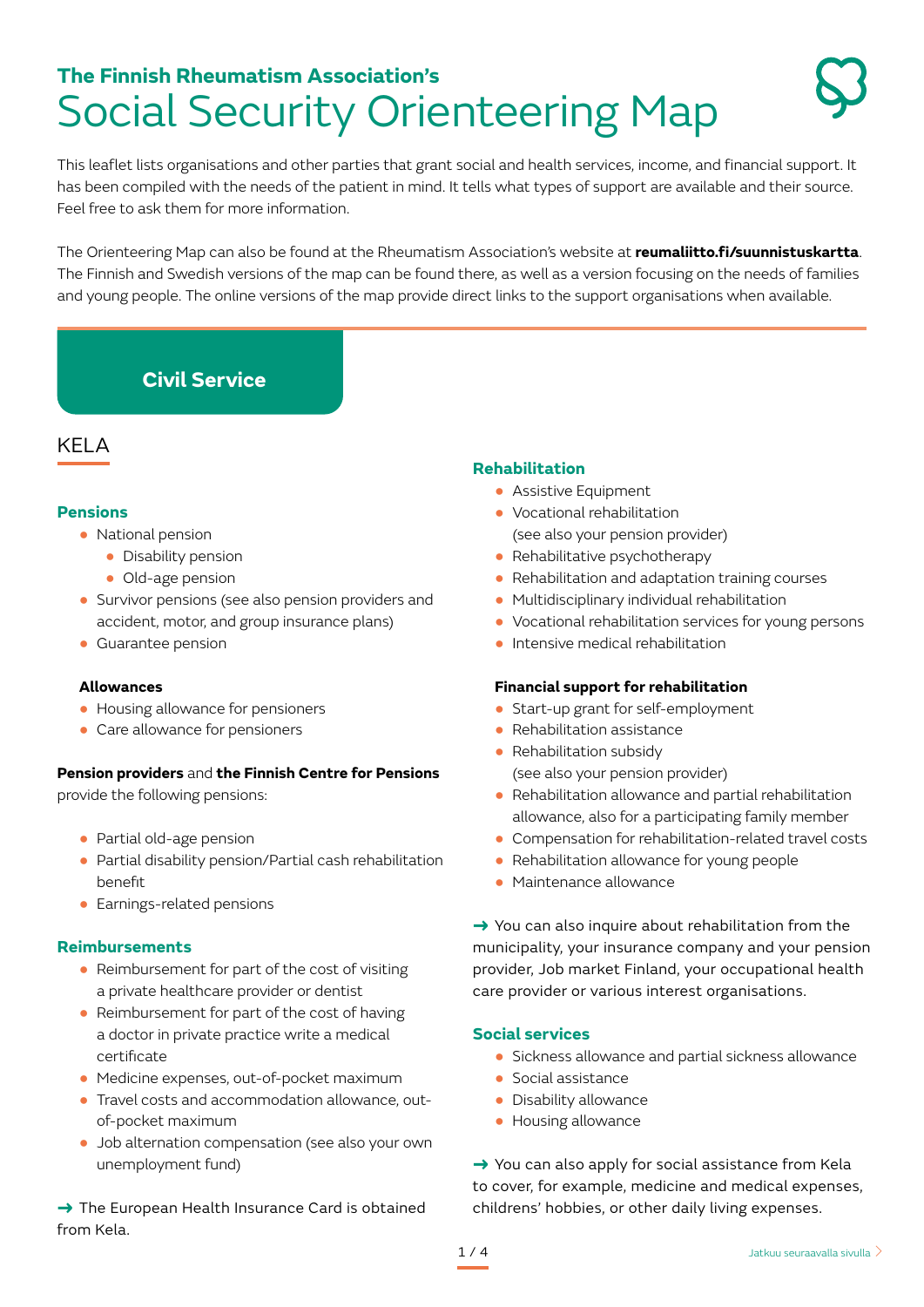### **Unemployment related**

- **●** Pension assistance for elderly long-term unemployed persons
- **●** Reimbursements of travel costs
- **●** Commuting and relocation allowance
- **●** Labour market subsidy
- **●** Earnings-related unemployment allowance (unemployment fund)
- **●** Basic unemployment allowance

#### **Family related**

- **●** LAKU family rehabilitation
- **●** Child maintenance allowance
- **●** Special care allowance for the parent of a sick child
- **●** Flexible and partial care allowance
- **●** Child home care and private day care allowance
- **●** Rehabilitation for children and young persons
- **●** Child benefit and single parent increase
- **●** Child increase to Labour market subsidy, basic unemployment allowance, and pension
- **●** Other situations: adoption, divorce, etc.
- **●** Conscript's allowance
- **●** Parental allowances
- **●** Mother's illness
- **●** Maternity grant

### **Study related**

- **●** Meal subsidy
- **●** Adjusted adult education allowance (Employment fund)
- **●** School transport subsidy
- **●** Student loan government guarantee, compensation, tax deduction, interest assistance
- **●** Financial aid for students
	- **●** Study grant
	- **●** Provider supplement to the study grant
	- **●** Supplementary allowance for the purchase of study materials
	- **●** Housing supplement
	- **●** Financial aid abroad
- **●** Sickness allowance for students
- **●** General housing allowance for students

# TE SERVICES, PUBLIC EMPLOYMENT AND ECONOMIC SERVICES

- **●** Professional training
- **●** Choosing profession and education
- **●** Self-employment
- **●** Youth guarantee
- **●** One-Stop Guidance Center for under 30-year-olds
- **●** Studying with unemployment benefit
- **●** Apprenticeship
- **●** Pay subsidy
- **●** Certificate about partial working ability
- **●** Support for career and training solutions
- **●** Job coaching
- **●** Work and training try-out
- **●** Work ability coordinator
- **●** Multisectoral joint services promoting employment
- **●** Job search training
- **●** Subsidy for arranging working conditions
- **●** Career coaching
- **●** Entrepreneurial training

→ Contact your occupational health care provider if your illness affects your ability to work.

### THE FINNISH TRANSPORT AND COM-

# MUNICATIONS AGENCY TRAFICOM

- **●** Parking card for people with reduced mobility
- **●** Exemption from the base tax of vehicle tax for a person with a disability or a person who transports such a person

→ Municipal health care is responsible for the health care of those outside of working life.

 $\rightarrow$  The health and safety officer or union representative at your workplace can also provide support in matters concerning work.

 $\rightarrow$  The TE office or your trade union may also be able to help you.

#### → **Tietyoelamaan.fi**

provides support for those with partial work ability.

 $\rightarrow$  A work ability coordinator helps the chronically ill with work related matters. There are work ability coordinators in e.g. at workplaces, in TE offices, and in occupational health care units.

 $\rightarrow$  Vocational rehabilitation is organised by Kela, employment pension institutions, accident and traffic insurance companies, and vocational training providers.

# TAX ADMINISTRATION

- **●** Refund of car tax based on disability
- **●** Disability credit
- **●** Tax credit for household expenses
- **●** Special tax deduction for a reduced capacity to pay taxes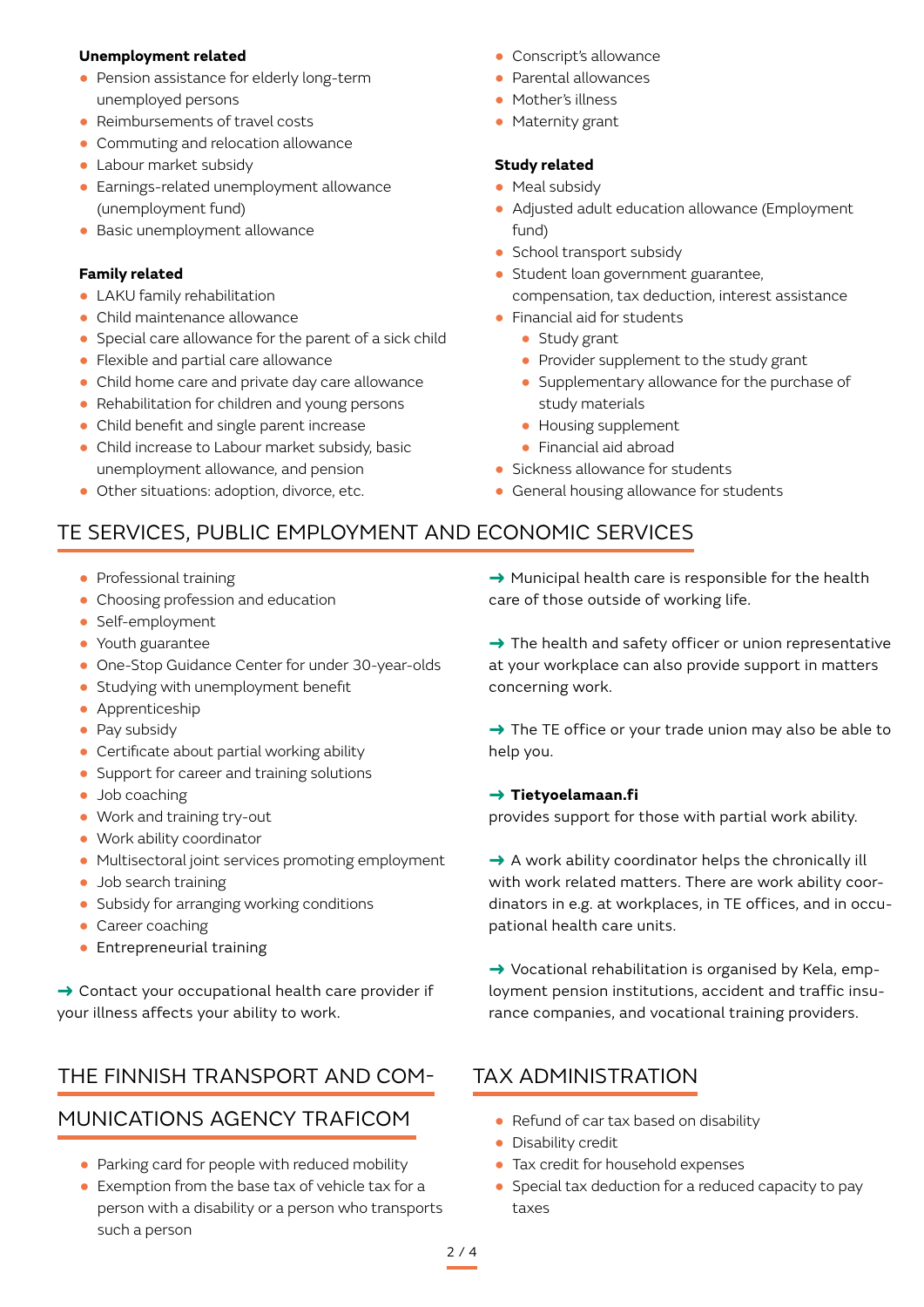(from 1.1.2023 wellbeing services county or Helsinki)

# SOCIAL SERVICES

- **●** Reductions to social and health care client fees
- **●** Housing
	- **●** Home renovations
	- **●** Institutional and family care
	- **●** Assisted and service accomodation
- **●** Older people services
- **●** Home care services and support
- **●** Rehabilitative work
- **●** Services to children, young people, and families
- **●** Transportation services
- **●** Support for informal care
- **●** Assesment of service need and service plan
- **●** Services for substance abusers
- **●** Social rehabilitation
- **●** Social lending

# HEALTH SERVICES

- **●** Assistive Equipment **●** Assistive Equipment
- **●** Reductions to client fees
- **●** Emergency health care (Wellbeing services counties)
- **●** Treatment and rehabilitation plan
- **●** Home and hospital health care
- **●** School and student health care
- **●** Rehabilitative work
- **●** Medical rehabilitation
- **●** Mental health services
- **●** Maternity and child welfare clinics
- **●** Protection of patient rights
- **●** Urgent health care
- **●** Vaccinations and screenings
- **●** Hospitals and specialised health care
- **●** Health care social work and rehabilitation counceling in a hospital
- **●** Oral health services
- **●** Upper limit for health-related client fees
- **●** Health clinics, primary health care
- **●** Health counselling and examinations
- **●** Occupational health care
- **●** Health services for the unemployed
- **●** Emergency social services
- **●** Social work
- **●** Supplementary and preventive social assistance
- **●** Services and support for people with disabilities

→ Municipal social worker and counselor can help you apply for support and services.

 $\rightarrow$  The social ombudsman advises munincipality social welfare clients and promotes their rights.

 $\rightarrow$  Disability, elderly citizen, and youth councils advocate the needs of their target group in municipal decision-making.

 $\rightarrow$  You can choose the health center that is responsible for your primary care services. The health center can be changed once a year.

→ Your specialised medical care location is selected together with the referring physician or dentist, so talk with them if you have special wishes concerning it.

→ You also have the right to choose your doctor or other health care professional, to the extent allowed by your health care unit.

 $\rightarrow$  If you are dissatisfied with your treatment, aim to sort it out with the treating unit first. If necessary, you can make a notice or a complaint.

→ Compensation for patient injury can be claimed from the Patient Insurance Center.

→ You can contact a patient ombudsman if you are dissatisfied with the care or treatment you have received and need help with it. The patient ombudsman advises and provides information on the patient's status and rights. Each health care unit has a designated patient ombudsman.